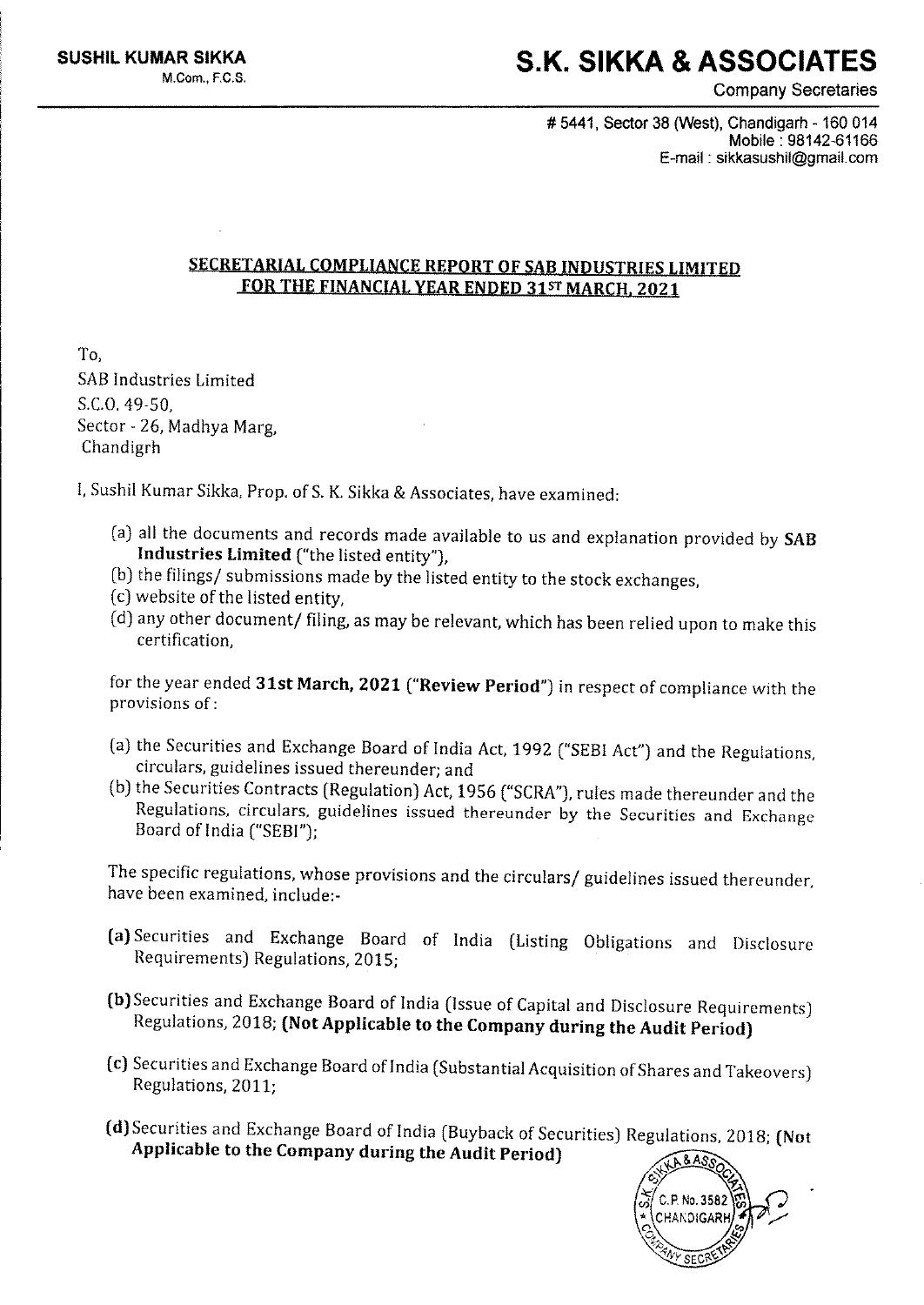- **(e)** Securities and Exchange Board of India (Share Based Employee Benefits) Regulations, 2014; **(Not Applicable to the Company during the Audit Period)**
- **(f)** Securities and Exchange Board ofIndia (Issue and Listing of Debt Securities) Regulations, 2008; **(Not Applicable to the Company during the Audit Period)**
- **(g)** Securities and Exchange Board of India (Issue and Listing of Non-Convertible and Redeemable Preference Shares) Regulations, 2013; **(Not Applicable to the Company during the Audit Period)**
- **(h)** Securities and Exchange Board of India (Prohibition of Insider Trading) Regulations, 2015;
- **(i)** other regulations as applicable from time to time;

and circulars/ guidelines issued thereunder;

and based on the above examination, I hereby report that, during the Review Period:

(a) The listed entity has complied with the provisions of the above Regulations and circulars/ guidelines issued thereunder, except in respect of matters specified below:-

| Sr. No. | <b>Compliance Requirement</b><br>(Regulations/circulars/<br>guidelines including<br>specific clause) | <b>Deviations</b> | Observations/<br>Remarks of the<br><b>Practicing Company</b><br>Secretary |
|---------|------------------------------------------------------------------------------------------------------|-------------------|---------------------------------------------------------------------------|
|         |                                                                                                      | NIL               |                                                                           |

- (b) The listed entity has maintained proper records under the provisions of the above Regulations and circulars/ guidelines issued thereunder insofar as it appears from my examination of those records.
- (c) The following are the details of actions taken against the listed entity/ its promoters/ directors/ material subsidiaries either by SEBI or by Stock Exchanges (including under the Standard Operating Procedures issued by SEBI through various circulars) under the aforesaid Acts/ Regulations and circulars/ guidelines issued thereunder:

| Sr. No. | Action taken by | Details of<br>violation | Details of action<br>taken e.g. fines,<br>warning letter,<br>debarment, etc. | <b>Observations/remarks</b><br>of the Practicing<br><b>Company Secretary, if</b><br>any. |
|---------|-----------------|-------------------------|------------------------------------------------------------------------------|------------------------------------------------------------------------------------------|
|         |                 |                         | <b>NIL</b>                                                                   |                                                                                          |
|         |                 |                         |                                                                              | C.P. No. 3582 協<br>\CHANDIGARH/                                                          |